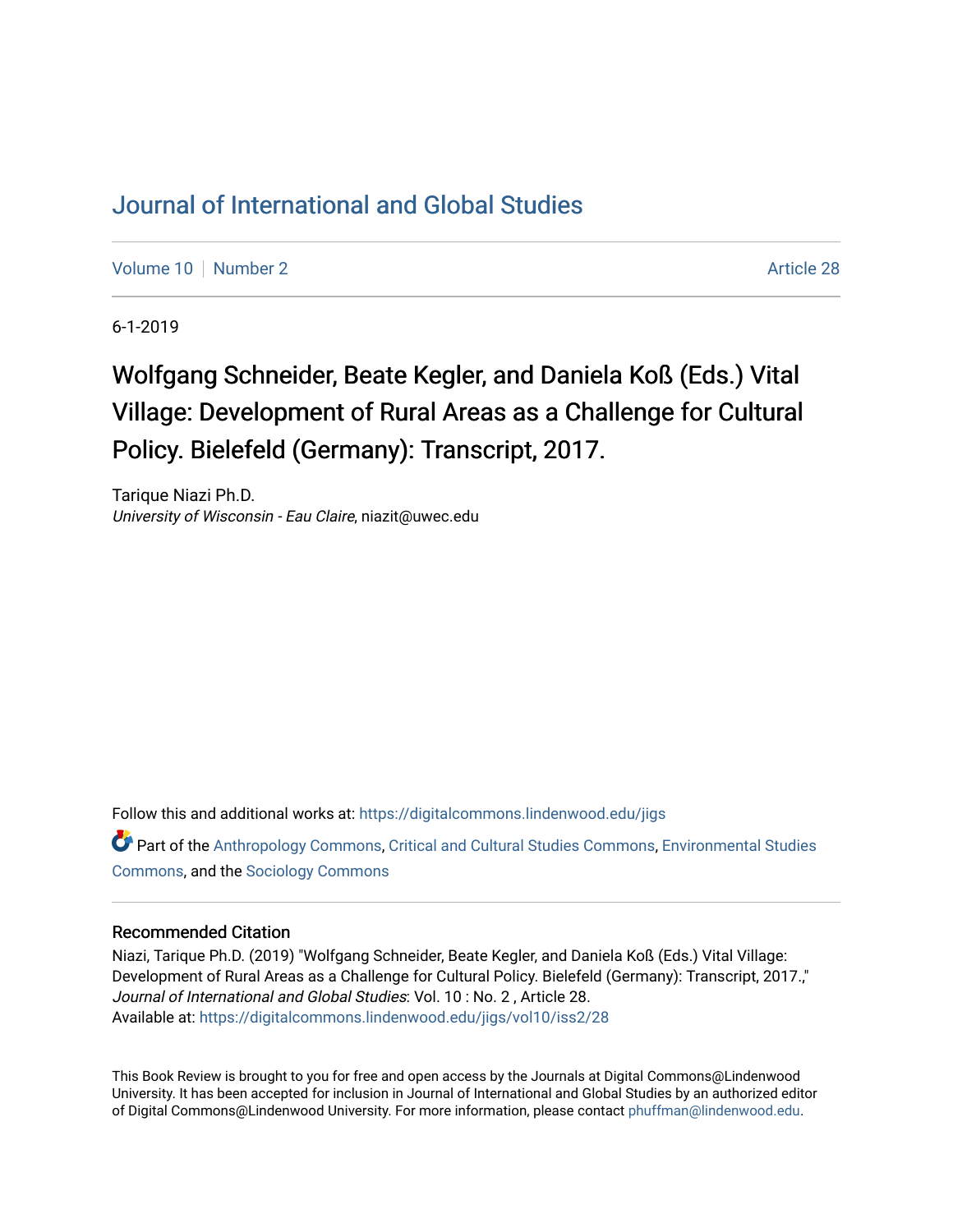## **Wolfgang Schneider, Beate Kegler, and Daniela Koß (Eds.)** *Vital Village: Development of Rural Areas as a Challenge for Cultural Policy***. Bielefeld (Germany): Transcript, 2017.**

*Vital Village* is a renewed and urgent call for reenergizing villages and village communities in Europe by widening opportunities for regeneration of rural culture. It is a collection of bilingual (English and German) essays on how to pivot cultural policy to the revitalization of the village in Europe. In undertaking this gigantic enterprise, the editors and contributors to the volume are not striving to bring metropolitan culture to the countryside, or the countryside to metropolitan cosmopolitanism. Instead, their ambition, on the surface, is very modest but potentially of profound impact in shaping rural cultural policy in Europe. They each want to revitalize village-based culture and thereby the village itself. One wonders why the volume editors and contributors think the village merits to be lavished with scholarly attention and re-embedded in cultural policy, and why now. As Schneider et al., explain in the introduction of the volume, Europe is trying to come to grips with the insurgent wave of populism that draws heavily upon rural culture, customs, traditions, and norms to build its base, and expand it into metropolitan and semi-metropolitan geographies and spaces.

Populism finds the village as fertile ground to breed in profusion. Villages are the repository of rural arts and crafts, and agricultural heritage spanning centuries, even millennia. Their isolation breeds conformity and shields villages from the sunshine of new ideas and ideologies, such as pluralism and new ways of thinking, feeling and acting. Populism, as a movement intolerant of difference, reinforces this conformity by generating a nostalgia for the "good old days" that have gone by, and promising the preservation of the past and reproducing its glory. Populism sets up tensions between rural conservatism and urban cosmopolitanism. The latter is perceived and presented as a mortal threat to the former. The rural folks are thought to be clod-hoppers, know-nothing, stuck-in-the-mud rednecks and country bumpkins. The urban citizenry, on the other hand, is viewed as city-slickers, and rootless carpet-baggers. Populists further fuel these preexisting tensions and harvest the fruit of their exertions in returning their societies to an imagined past. In particular, their emphasis on puritanism extends to deciding who is entitled to be German, French, British or Hungarian, and who is condemned to count out.

Besides, populism weaponizes the deteriorating rural conditions and the imperiling material security to sharpen its appeal to rural communities. As Schneider reports, the villages in Europe have grown into sites of despair. Rural life in Europe is marked by massive unemployment that is above national and regional average. The same is the case with rural working women, whose unemployment rate is higher than the national and regional average. Falling education levels in rural communities is an additional concern, which has been triggered by the flight of the educated youth from village life to the brighter and shinier urban life. Haunted by these trends, the editors of the volume make a case for the revitalization of the village in Europe, which is ready to be preyed on by "increasing populist trends and the growing disenchantment with Europe in rural areas" (p. 20). Here, the "disenchantment with Europe" refers to the continent-wide effort to forge Europe into a single political community, such as the European Union (EU).

To blunt the populists' appeal to Europe's rural populations, the editors and contributors want cultural policy to be recrafted, placing the village at its center. Their respective analyses show that populists' inroads into rural spaces have a lot do with the continent-wide neglect of the village in European cultural policy. To make up for the past neglect, they argue for reorientation of Europe's cultural policy to the village and village-based communities. Wolfgang Schneider,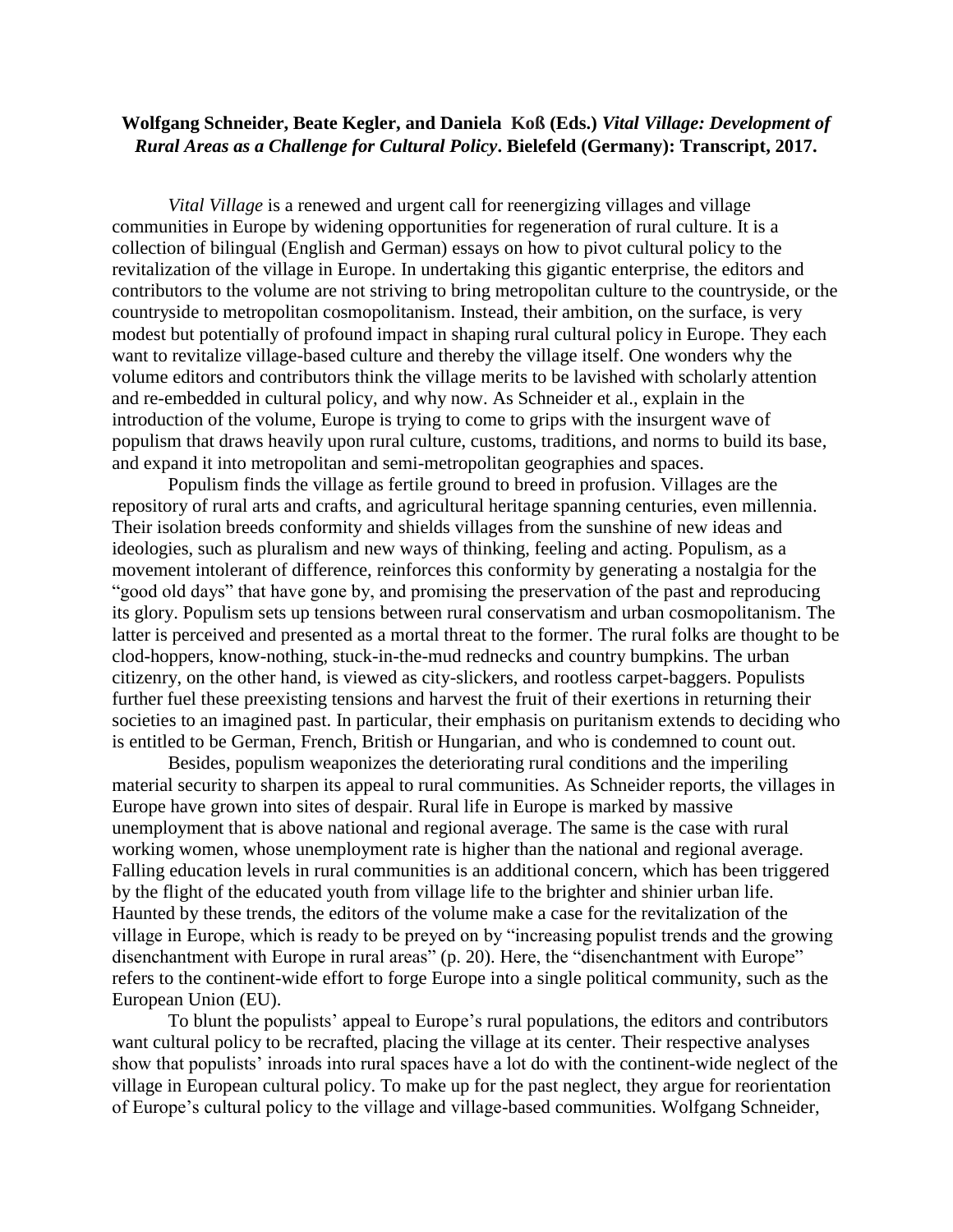an editor and a contributor, persuasively and empirically, highlights this neglect, especially an imbalance of resource allocation between rural and urban spaces, which tilts towards cities. This urban bias, he argues, is responsible for steering overwhelming financial and institutional resources to urban centers. "In Germany," he writes, "90% of public funding for culture continues to flow into the cities, with 90% of it going to arts" (p. 31). He questions the urban bias in allocation of resources in German cultural policy, and contrasts it with the stark reality that 70% of Germans live in small towns, and 75% of all of its municipalities have less than 5,000 residents. How misplaced and underutilized these resources are can be judged by the fact that less than 10% of urban residents even bother to make regular visits to public cultural sites, such as museums, theaters, and concert halls. "It is high time for attention to be given to the culture of rural life" (p. 31), Schneider argues.

Each contributor presents a treasure trove of information on rural arts and crafts, food and faith, heritage and music, and rural cultural institutions, such as country fairs that serve as a showcase of rural culture. Most of the contributors are German, and their case studies are based on German villages. Yet there is sufficient representation of non-German spaces to make the collection a representative study into Europe-wide cultural scholarship. The contributors' collective emphasis is on giving grassroots culture its due place by reviving and revitalizing it. They list hunting associations, local history museums, amateur theaters and trombone ensembles as cultural formations that are flourishing and thriving in rural spaces, and that underscore a social phenomenon that has gone unnoticed by policymakers, especially cultural policymaking. Schneider notes that the vitality of grassroots culture is not just limited to Germany but extends to the entire continent. He goes so far as to claim that "culture primarily exists in rural areas, in associations and societies, in religious community houses and community cultural centers on a voluntary basis" (p. 31).

The editors, however, argue that the revival of grassroots culture needs investment in its infrastructural development. In further elaborating on grassroots culture (a term that editors and contributors use to refer to village-based rural culture), Schneider states, it is about "songs and stories, May day celebrations in the village communities, music at home with the family, amateur theater on the open stage, social evenings at the local heritage association, nativity scenes in the church and the 'Pajatz' elections at the hunting associations" (p. 31). The Minister of Science and Culture for Lower Saxony, Germany's second largest state, sums up the editors' concern to make grassroots culture and high-brow culture mutually reinforcing. "I want high culture and grassroots culture to complement each other" (p. 31).

The third part of the anthology consists of case studies from around Europe that reveal heterogeneous approaches being adopted to revitalize the village and grassroots culture. The geographical origin of each case study encompasses countries stretching from Cyprus to Latvia and Ireland to Austria. In all, the volume consists of more than 50 short essays, written in English and German. On average, each essay is five pages long. While rich in description of village-based stories from across Europe, the essays seldom cohere into any conceptual or theoretical framework. The crowding of descriptive contributions to the volume thus fill its pages with numerous aesthetically pleasing trees but no forest to be seen. From the analytical standpoint, even the introduction of the volume is more of a glossary of widely-used concepts such as culture, grassroots culture, cultural policy and so on and so forth. The editors of the volume did not explain the rationale behind writing a bilingual volume. Yet, despite these minor issues, the core concern of the editors is spot on: how to blunt the gathering appeal of right-wing populism on the European continent. Their emphasis on culture in this regard cannot be